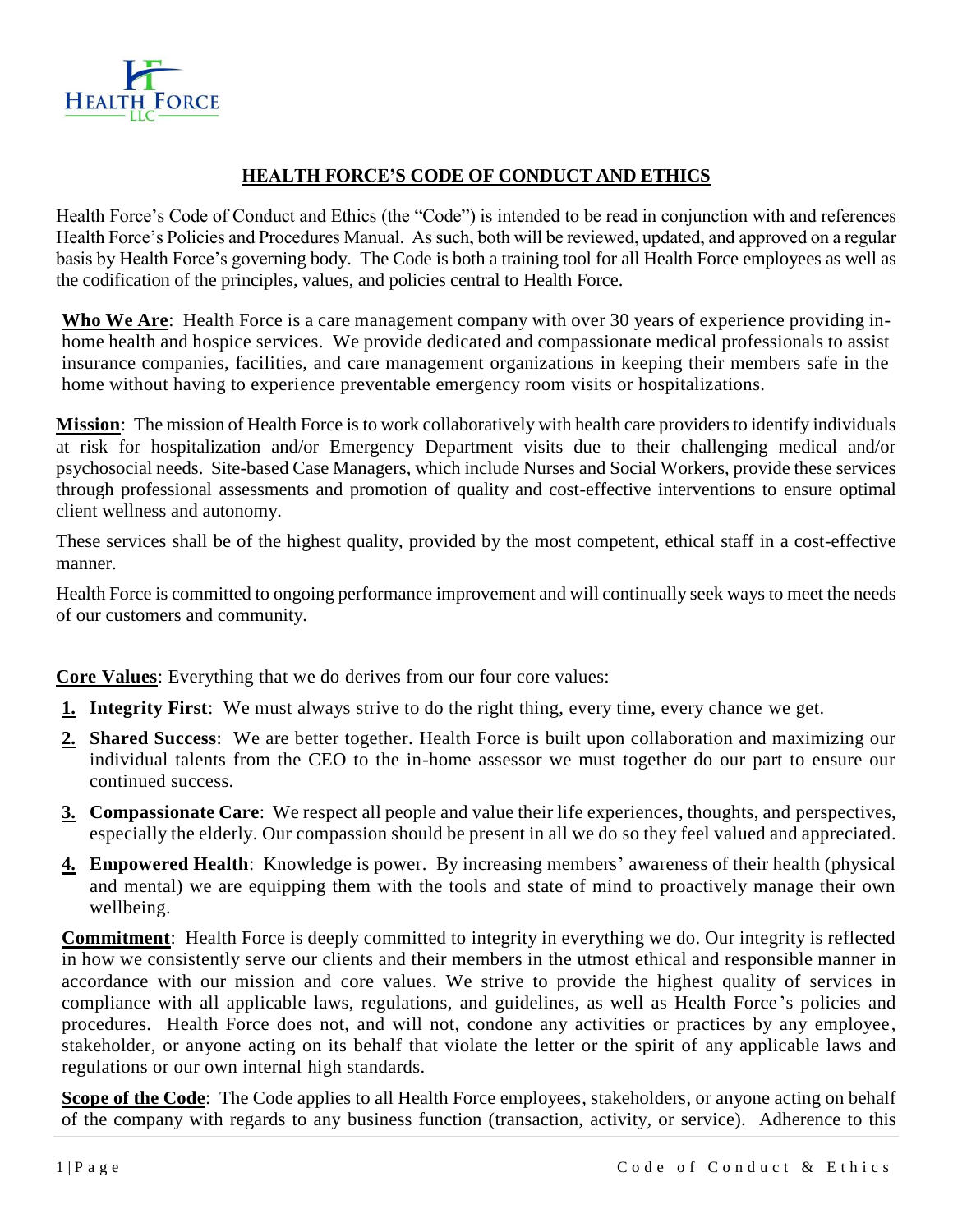

Code is mandatory and it is how we ensure that Health Force remains true to its mission, its core values, and its ethical and legal obligations. No one, regardless of position, will be allowed to compromise adherence to the Code, laws, regulations, or any business standards.

## **Ten Integrity Principles of the Code**:

Principle 1: Integrity of Care Elevates the Quality of Service Principle 2: Integrity Demands Compliance with All Applicable Laws Principle 3: Integrity Fosters a Healthy Working Environment Principle 4: Integrity Necessitates Accurate and Truthful Billing and Records Keeping Principle 5: Integrity Secures and Protects All Clients and Members' Information Principle 6: Integrity Protects Health Force's Confidential Information and Assets Principle 7: Act with Integrity when Addressing Potential Conflicts of Interests Principle 8: Integrity Mandates Open and Constant Communication Principle 9: Integrity Has Zero Tolerance for Fraud, Waste, and Abuse Principle 10: Integrity Requires Sustained Commitment to Continuous Growth and Training

**Failure to Comply**: Failing to comply with the Code, or applicable laws and regulations can result in serious damage to Health Force's reputation and good will, namely our standing with our clients' and their members, business partners, and colleagues in the industry. Moreover, failure to comply with the Code could also lead to legal or regulatory action against the company or individual employees, as well as disciplinary action by Health Force including up to termination of employment.

**Point of Contact:** If you have any questions about the Code or about any policies or practices of Health Force, please raise the questions with your direct supervisor or the Compliance Officer, Henry A. Motes, who may be reached at [CorporateCompliance@healthforceus.com](mailto:CorporateCompliance@healthforceus.com) Our Compliance Officer is charged with being available and responsive to all employees or anyone acting on behalf of the company when questions arise about adherence to the Code or any compliance-related concerns.

This version of the Code has been adopted by Health Force on  $\qquad \qquad$  and is intended to ensure that Health Force fulfills its compliance goals in today's health care and business environment, as well as codify our core principles.

## **PRINCIPLE 1: INTEGRITY OF CARE ELEVATESTHEQUALITY OF SERVICE**

*We are committed to providing high quality care and services to our clients and their members so that their members can remain safe, happy, and healthy in their homes.* 

**Safety and Welfare:** The success of our business is based on protecting and advocating for the members that we serve and their overall welfare. Given that the population we serve are elderly and disabled, we must be vigilant.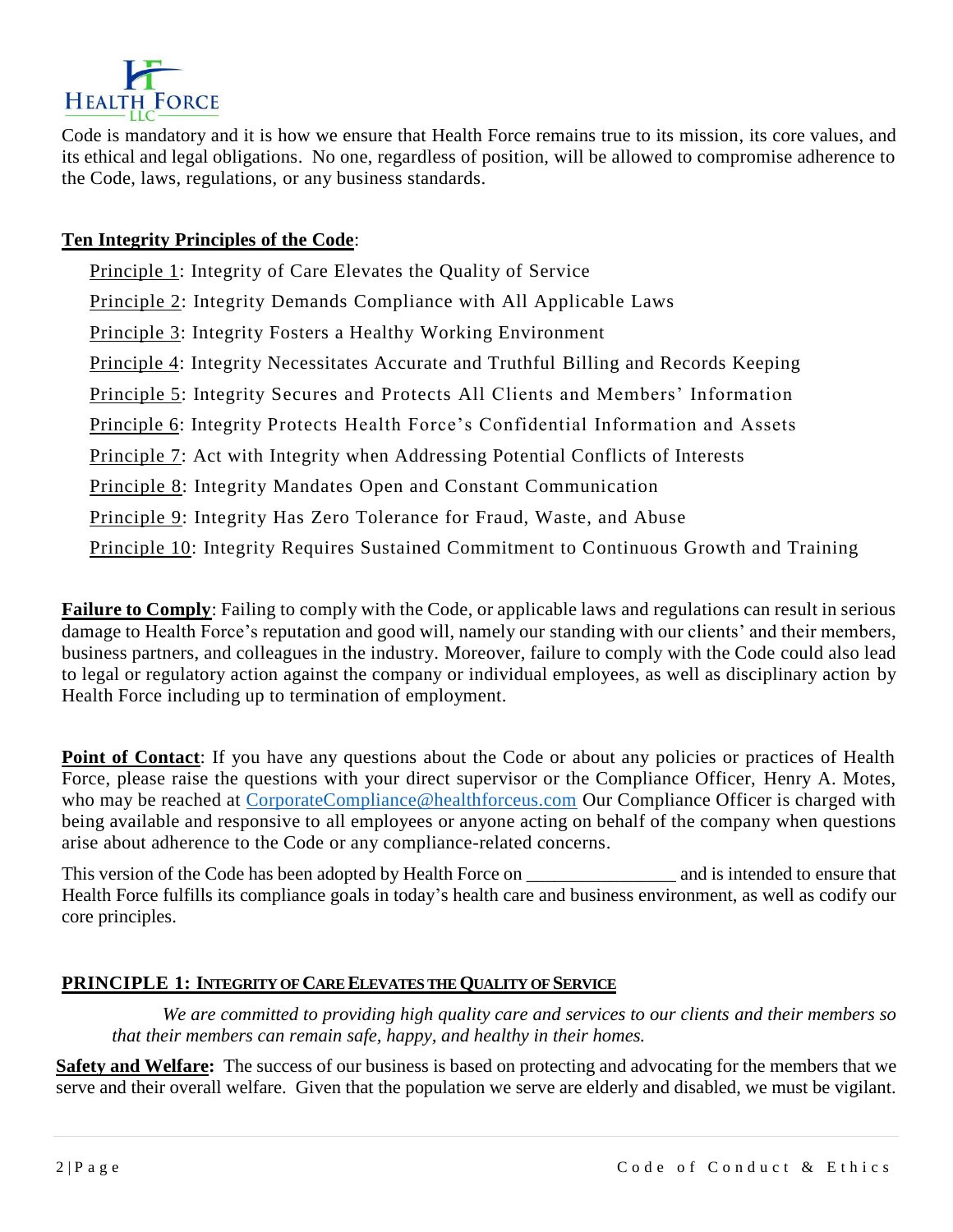

We must make every effort to protect the health, safety, and welfare of our clients' members. This includes being aware of the signs and symptoms of the following:

- **Abuse** e.g., physical, sexual, verbal, or emotional
- Neglect e.g., conduct that could or does result in serious physical or emotional injury
- **Exploitation**  e.g., use of a position of trust to knowingly deceive or intimidate, or deprive of resources, funds, or assets

**Cultural Competency Policy:** Cultural considerations for all clients and their members shall be respected and observed whenever possible. Where such considerations impede the provision of care or treatment, personnel shall work with members and or their family in an effort to accommodate them. All interactions with any client or members must be done in a culturally competent and sensitive manner. This requires that all employees of Health Force be aware of the potential cultural differences and economic disparities in the population that we serve. You should also strive to be aware of your own cultural biases and how they influence your perspective.

**Client/Member Nondiscrimination Policy**: Health Force provides services to all and does not discriminate against any client or member of a client for any reason, including race, color, sex, sexual orientation, national origin, age, physical disability, mental illness, political beliefs, veteran status, or any other classification protected by law.

**Prohibition Against Exclusion Listed Persons**: Health Force screens all potential new employees or any person that will be acting on its behalf against the Office of Inspector General and General Services Administration exclusion lists. An individual appearing on either list is not eligible for hire or rehire. Records of screening activities are kept on file for 10 years.

**Periodic Training Required**: Pursuant to our goal of providing the highest quality of care, all employees are required to participate in regular job-specific training to ensure our compliance with industry benchmarks and expectations.

With this Principle in mind, you will:

- Act fairly and honestly with those who are affected by your actions, and respect and value those you serve by adhering to the golden rule and treating them the way you would want to be treated, i.e., with respect, compassion, and care
- Strive to provide the best level of care possible to our clients' members consistent with our belief that the best quality of care and services requires that all aspects of member care are to be taken seriously
- Respect the dignity of each member by responding to all member questions, concerns, and needs in a sensitive and timely manner
- Immediately call 911 or the local authorities, if you suspect a member is in danger or is being physically abused or neglected

## **PRINCIPLE 2: INTEGRITY DEMANDS COMPLIANCE WITH ALL APPLICABLE LAWS**

*We are committed to maintaining the highest ethical standards of business and professional integrity that complies with all applicable laws and regulations but more importantly our own high ethical standards including this Code.*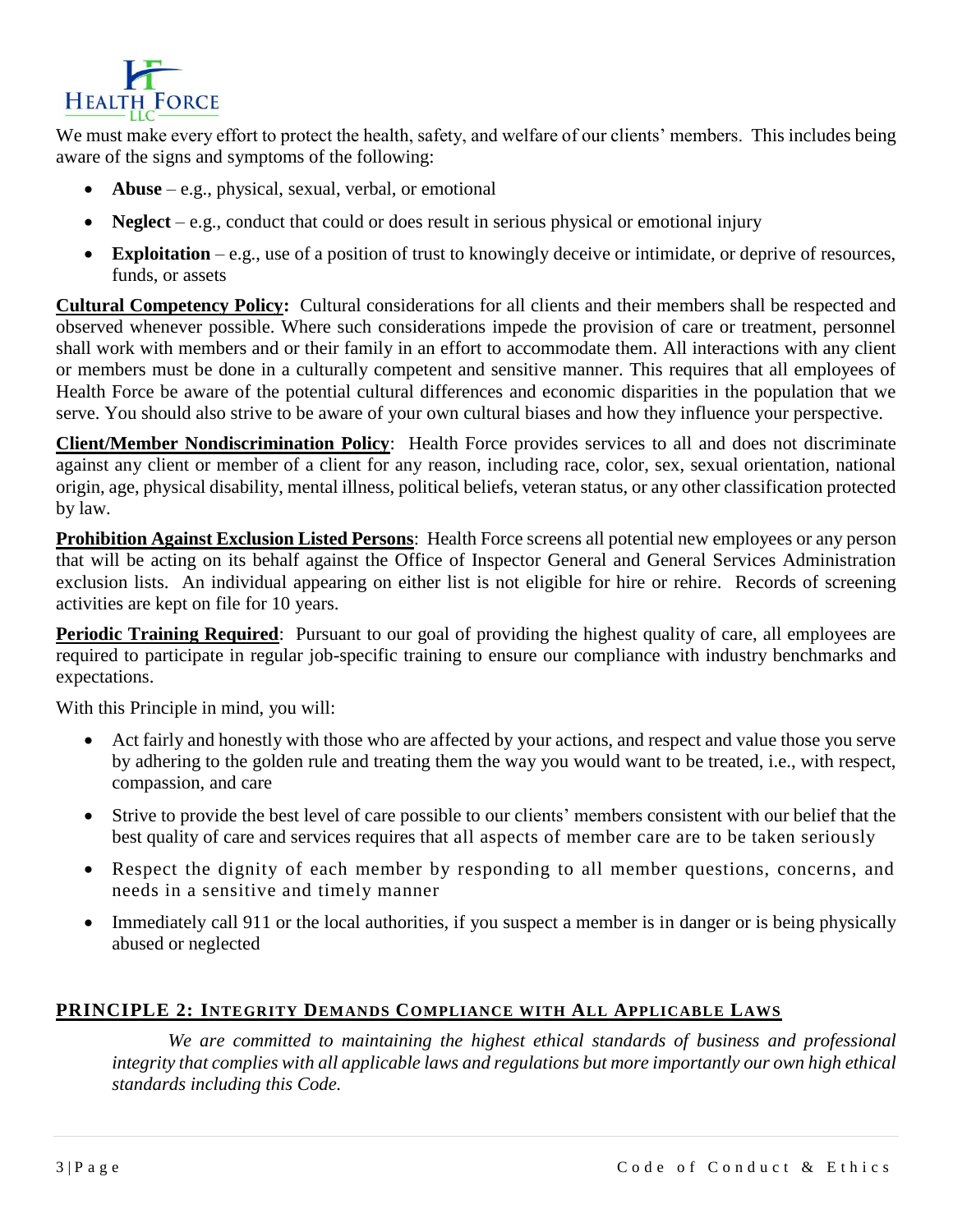

**The Highest Standards**: The cornerstone of integrity is holding yourself to the highest standards. Health Force does not only observe and follow all applicable laws, but it holds itself and all its employees to the highest ethical standards. Our commitment to integrity requires that even where the law may be permissive or less defined, Health Force shall adopt and adhere to the strictest standard or interpretation of any law, regulation, or policy.

**Nondiscrimination Employment Policy:** As to employment with Health Force, we do not discriminate on the basis of race, color, sex, sexual orientation, national origin, age, physical disability, mental illness, political beliefs, veteran status, or any other classification protected by law.

**Prohibition Against Bribes/Gifts Policy**: Health Force does not authorize, offer, or provide or accept any bribes, kickbacks, rebates, or anything of value in order to gain an improper business advantage. Nominal, pre-approved, or seasonal gifts offered to clients and potential clients that do not exceed \$50 are excluded from this policy. All other gifts are prohibited. Employees of Health Force should not accept any gift of any kind from any client or any member of any client.

**Prohibition Against Retaliation**: Health Force will never retaliate or take any negative action against any employee, who in good faith reports a suspected violation of this Code or any other ethical concerns to Health Force.

With this Principle in mind, you will:

- Comply with the letter and spirit of all applicable laws
- Act in such a manner that the full disclosure of all facts related to any activity would reflect favorably on the company and you
- Strive to ensure that complete and accurate member medical records are maintained in accordance with Federal and state privacy and security laws, regulations, and policies.
- Ensure that confidential member information is accessible only to health care personnel involved in the member's care, third party payers, and others authorized to review patient information.
- Promptly report to Management, the Company Compliance Officer, or the Compliance Inbox whenever a possible violation of law, regulation, or policy has occurred.
- Attest and continue to attest that you are not listed on any exclusion lists, i.e., any persons that have been sanctioned by the Office of Inspector General (OIG) of the U.S. Department of Health and Human Services or the General Services Administration, e.g., excluded from participation in Federal health care programs, or barred from a state health care program, e.g. Medicaid.

## **PRINCIPLE 3: INTEGRITY FOSTERS A HEALTHY WORKING ENVIRONMENT**

*We recognize that our employees are our most valuable assets. We are committed to creating a working environment where employees are treated with respect, dignity, and fairness while being fully empowered to successfully complete their daily work obligations.*

**Prohibition Against Harassment/Violence**: Health Force is a harassment free workplace. We do not tolerate verbal, physical, or sexual harassment or intimidation of any kind. Neither does Health Force tolerate any violence in any form. Such conduct is subject to immediate disciplinary action, including up to termination.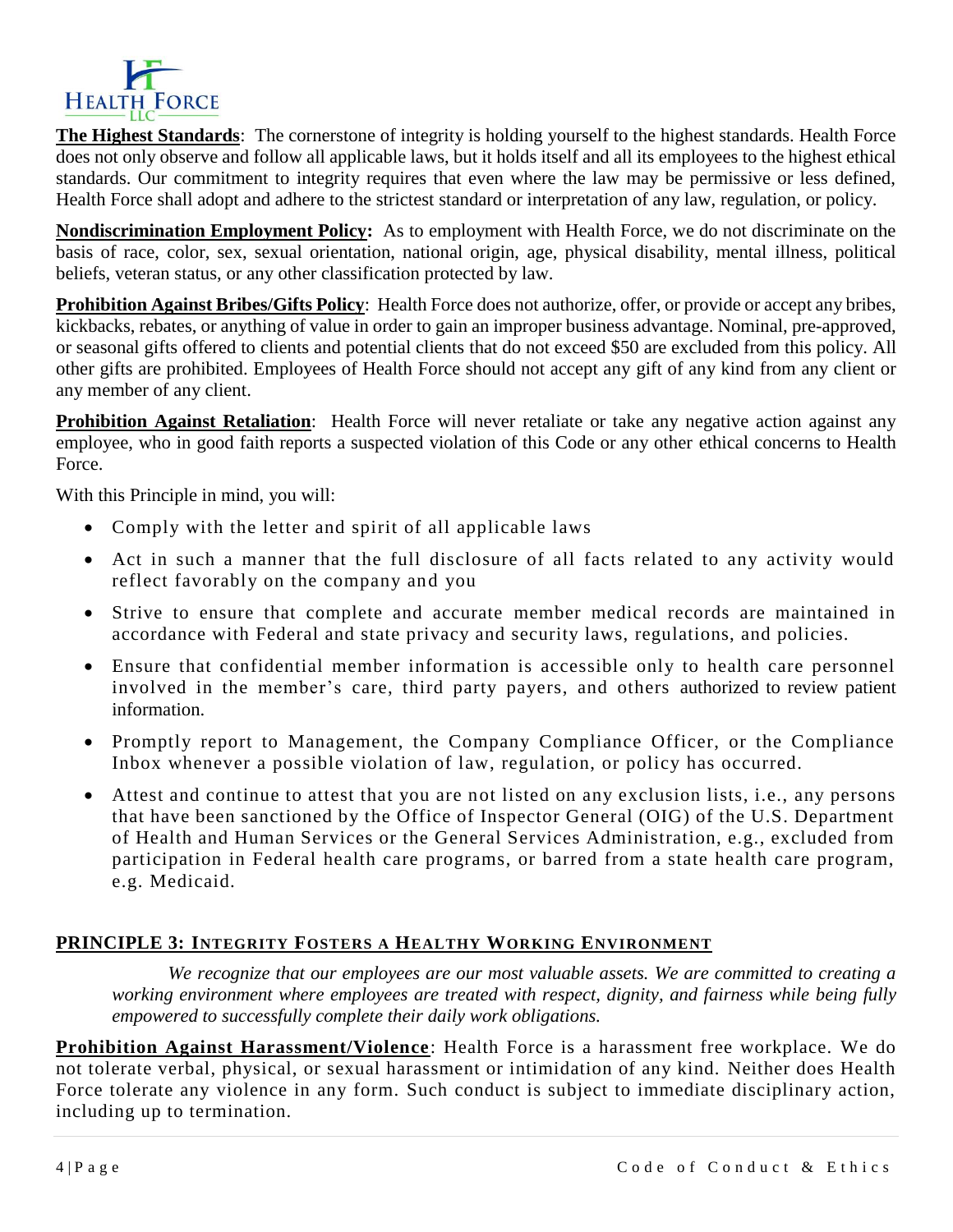

**Your Opinion Matters:** Health Force will maintain open lines of communication with all employees so that their views may be adequately considered and given their proper respect.

With this Principle in mind, you will:

- Show respect and consideration for one another, regardless of status or position
- Not manufacture, sale, possess, distribute, or use any illegal drugs or be under the influence of alcohol while working, including visiting with the members of our clients
- Comply with Federal, state, and local laws, regulations, and rules that promote the protection of health and safety
- Not harass, intimidate another individual while engaging in any conduct or activity on behalf of Health Force

#### **PRINCIPLE 4: INTEGRITY NECESSITATES ACCURATE AND TRUTHFUL BILLING AND RECORDING**

*We shall promote the preparation and maintenance of timely and accurate client and memberrecords, and billing*  for rendered services as documented in a member's medical records.

**Accurate Documentation Required**: In the healthcare industry if it was not documented—it did not happen. Going one step further, all documentation must be accurate. Accurate documentation should always be a top priority and is a direct reflection on Health Force. As such, Health Force will make every attempt to ensure that any claim submitted for payment is be properly coded, documented, and billed in accordance with applicable laws, regulations, and third-party protocols. To this end, the company will promote the periodic review of bills, reimbursements, medical records, and services rendered to clients and their members to ensure accuracy in documentation.

**Third Party Remediation Policy**: In the event of an error involving a third party that requires remediation, Health Force will promptly disclose to the third-party payers any such error and timely refund any money received to which Health Force was not entitled.

**Record Retention Policy**: As part of our standard documentation retention policy, we keep all billing and coding documents for 10 years in their original unaltered format before destroying in accordance with our data protection policy. All records are stored in a secured, safeguarded storage to insure safety from potential fire and water damage and from loss or unauthorized use. Electronically stored information is kept on a secure password protected server with access limited to only relevant personnel.

With this Principle in mind, you will:

- Not intentionally submit, or cause to be submitted, for payment or reimbursement a claim that you know to be false, fraudulent, or fictitious.
- Timely and completely prepare and maintain all medical documentation or coding in a manner consistent with the highest integrity and any applicable laws and regulations.

## **PRINCIPLE 5: INTEGRITY SECURES AND PROTECTS CLIENTS AND MEMBERS' INFORMATION**

*We are committed to protecting the personal data and honoring the privacy of our clients and their members in compliance with all applicable laws*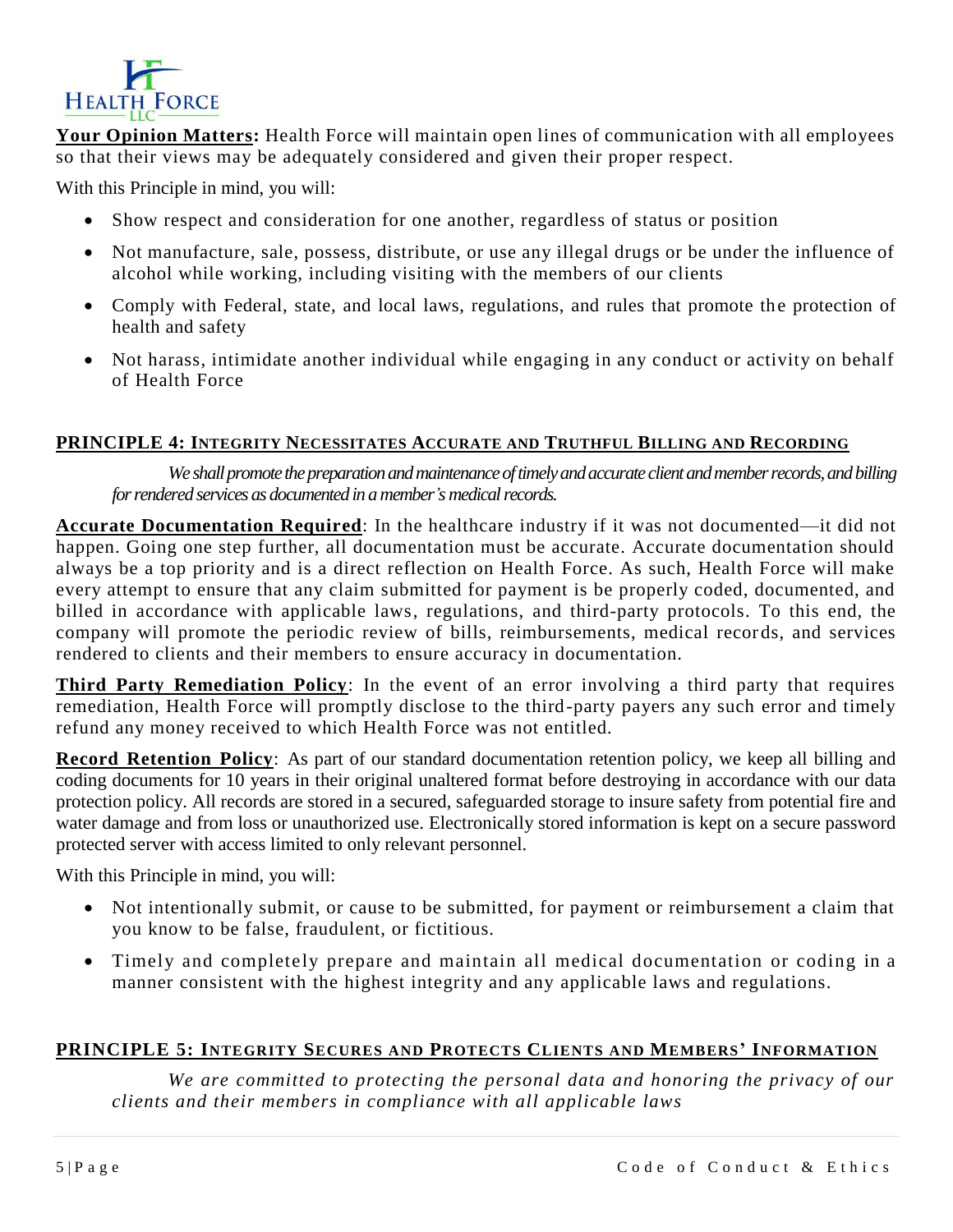

Health Force safeguards the use and disclosure of protected health information, including information related to treatment, medical history, current health status, payment for treatment and other information contained in member's records, in accordance with the Health Insurance Portability and Accountability Act (HIPAA) privacy and security regulations, state laws, and Health Force's policies and procedures.

**Pre-Disclosure Authentication Requirement**: Health Force requires authentication prior to disclosure of any protected health information. Authentication is a two-step process validating both identity and authority are required. We must verify the identity of the individual for whom information is being requested. We must also verify the authority of any person to have access to the protected health information.

With this Principle in mind, you attest that at all times during your employment with Health Force, you will:

- Respect the property and possessions a member and not engage in any unauthorized use of their possessions
- Dispose of any duplicative or unneeded client or member information in your possession by shredding or destroying in a confidential manner and upon termination of your employment destroy all information relating to any clients or members within your possession in a similar manner
- Honor the privacy of our clients and their members and not reveal or discuss member-related information except with health care personnel involved in the member's care, payment of services, or other reasons directly related to care or payment.

## **PRINCIPLE 6: INTEGRITY PROTECTS AGENCY'S CONFIDENTIAL INFORMATION AND ASSETS**

*We are committed to protecting Health Force's property and information against loss, theft, destruction, and misuse.*

**Duty to Protect and Secure Health Force's Property**: Health Force employees have access to its confidential business information such as but not limited to trade secrets, intellectual property information about Health Force's clients, terms of its contractual relationships with its clients, Health Force's personnel, its business practices and methods, its marketing plans, its business plans, and other financial information of Health Force such as pricing and costs information, and other confidential or proprietary information. As such, you have an affirmative duty to protect against damage, theft, misuse, or abuse of Health Force's confidential information as well as its property and assets.

**No Vested Interest in Health Force's Property**: You understand that anything issued to you by Health Force is the sole and exclusive property of Health Force. Your use of Health Force's property does not vest any ownership interest in the thing being used.

With this Principle in mind, you attest that at all times during your employment with Health Force, you will:

- Correctly use and care for all property and proprietary information entrusted to you
- Respect the property and possessions of members, colleagues, and clients and not engage in any unauthorized use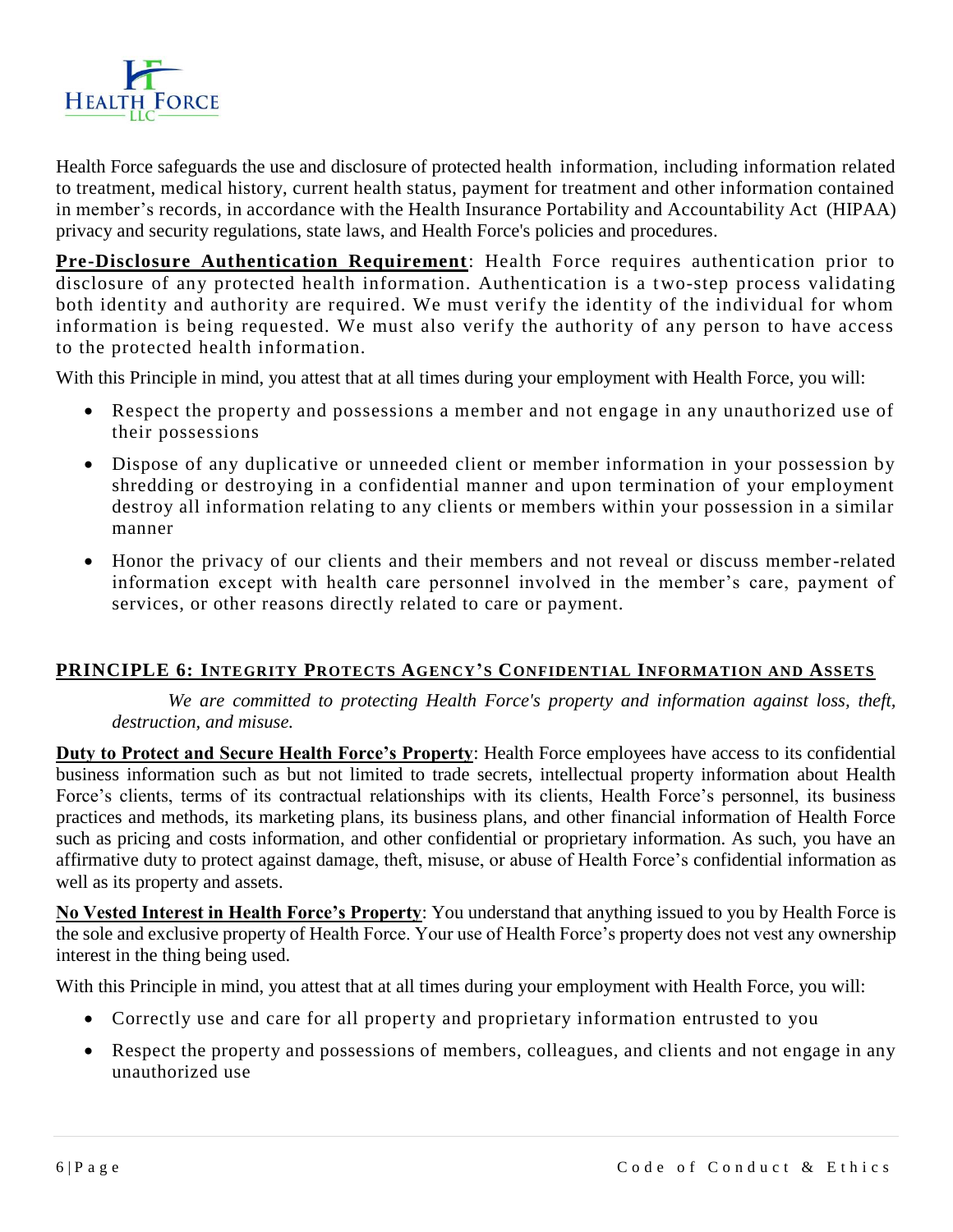

- Not communicate or transfer any information, property, or documents to any unauthorized persons or otherwise use any information, property, or documents acquired while an employee at Health Force for your or another's personal gain
- Promptly return Health Force's property upon termination of employment or be subject to legal action by Health Force for the full retail value of the property not returned
- Not solicit current clients, nor current employees of Health Force relating to your provision of any services similar to those provided by Health Force or provided by you during your time as an employee of Health Force
- Upon the termination of your employment with Health Force, destroy all personal health information or sensitive information pertaining to any members you served.

## **PRINCIPLE 7: ACT WITH INTEGRITY WHEN ADDRESSING POTENTIAL CONFLICTS OF INTERESTS**

*We are committed to acting in good faith in all aspects of our work. We must avoid conflicts of interest or the appearance of conflicts between the private interests of any employee and her or his work duties.*

**Assessing Potential Conflicts**: A conflict of interest arises when one has a stake or vested interest in which regard for one's duty leads to potential or actual disregard for another duty. An actual or potential conflict of interest occurs when an employee is in a position to influence a decision that may result in a personal gain for that employee or someone associated with that employee as a result of Health Force's business dealings or activities.

**Duty to Disclose**: To be clear, having a conflict of interest is not necessarily a violation of the Code. However, failing to disclose the conflict to your direct supervisor, the executive team, or the Compliance Officer is a violation. All employees are required to disclose potential conflicts of interest on an annual basis or sooner if your status changes. If you are unsure of whether a relationship is a potential conflict of interests, you should disclose it so that it can be properly evaluated. If an actual potential conflict of interest does exist, safeguards and protocols must be implemented to protect Health Force.

**Possible Conflicts of Interest**: Personal, familial or business relationships that could interfere with your ability to meet your obligations to Health Force and its clients, including but not limited to your involvement direct or indirectly with any entity that competes with Health Force, the solicitation of Health Force business partners or personnel, or the use of any proprietary information or property belong to Health Force for your personal gain.

All employees are required to certify on an annual basis that they have disclosed all potential conflicts of interest by completing, signing, and submitting Individual Statement Regarding Conflict of Interest (See Appendix).

With this Principle in mind, you will:

- Exercise good faith and fair dealings in all transactions that involve your responsibilities to Health Force
- Not engage in any activity, practice, or act that creates an actual or apparent conflict of interest with Health Force
- Devote your attention and activities solely to Health Force and its clients, and their members during your scheduled hours of work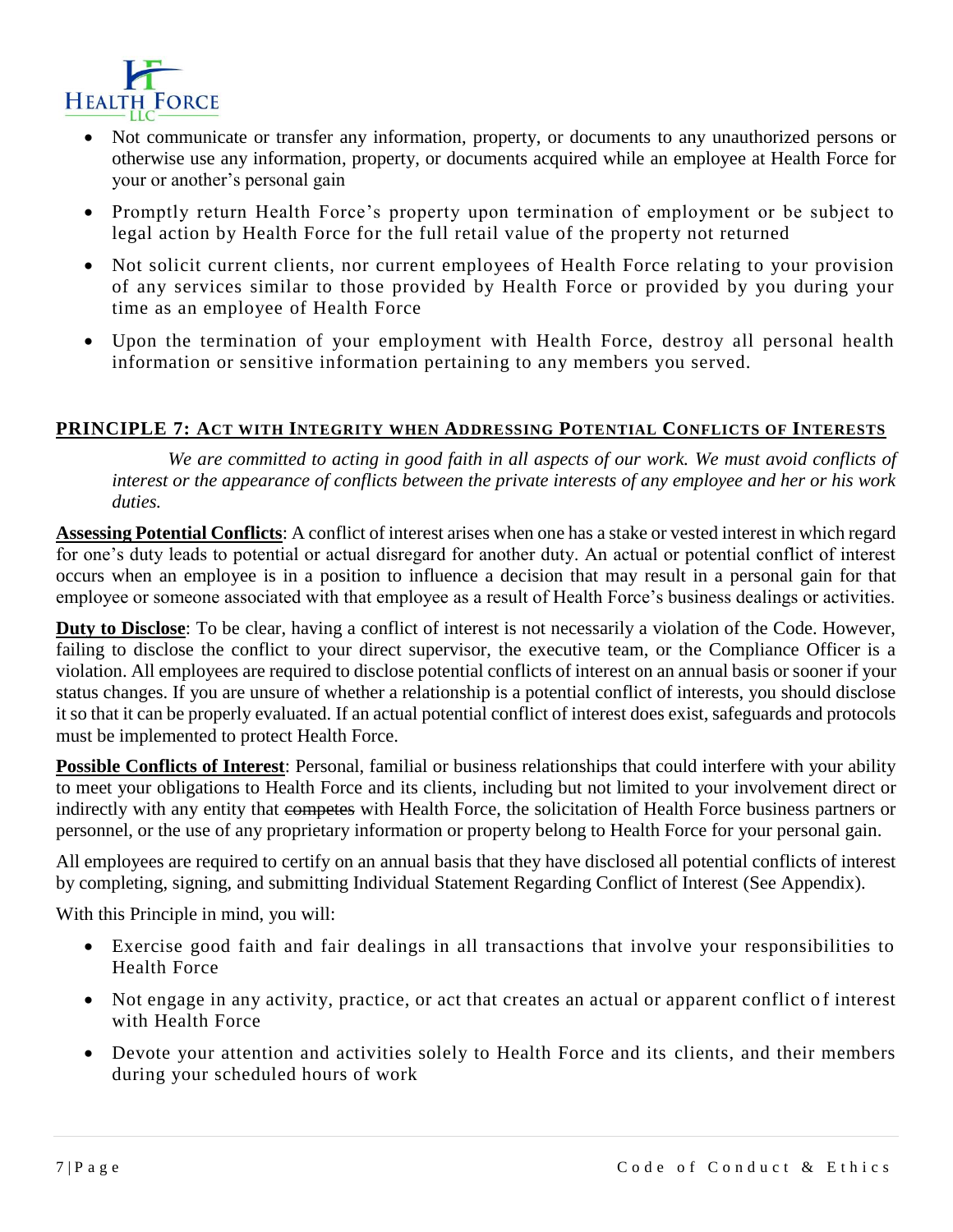

 Disclose all potential conflicts of interest to your direct supervisor or the Chief Compliance Officer, failure to do so is subject to disciplinary action, including up to termination

#### **PRINCIPLE 8: INTEGRITY MANDATES OPEN AND CONSTANT COMMUNICATION**

*We are committed to ensuring that every employees voice is valued and respected and that management is not only accessible but approachable.* 

Health Force fosters open communication at all levels of the company. If you have any compliance-related questions or concerns please reach out to the Compliance Officer, your direct supervisor, or any member of the executive team. We encourage you to speak up and report any business activity that you believe may violate any applicable laws or this Code.

**Process for Reporting Violations**: You may report concerns as follows:

Step 1: Discuss the question or concern with your direct supervisor. Your direct supervisor is most familiar with the laws, regulations, and policies that relate to your work.

Step 2: If you are not comfortable with talking to your supervisor or feel you did not receive an adequate response, contact your supervisor's manager or another member of the management team.

Step 3: Contact the Company Compliance Officer at [corporatecompliance@healthforceus.com](mailto:corporatecompliance@healthforceus.com) or via the Corporate Compliance hotline at 1.844.579.1500.

Step 4: The Compliance Officer will review and address all reports made to the Compliance Inbox.

**Responsibility of Employees**: All employees are expected to follow all laws, regulations, and Health Force's policies, including the Code. Anyone who knows about or suspects a violation must report this information. If an employee does not report a violation, he/she may be subject to disciplinary action even if not directly involved. Reporting does not protect an employee from disciplinary action regarding his/her own performance or conduct, but their honesty in reporting will be considered. If so asked, your full participation and cooperation is expected in conducting any investigations into any report of wrongdoing.

**Responsibility of Management**: Management is expected to demonstrate a commitment to ethical and legal behavior that is consistent with Health Force's mission and its Compliance Program. Management is responsible for maintaining an environment that stresses a commitment to compliance with the Code of Conduct and Ethics and with laws, regulations, and policies, as well as prohibits retaliation or reprisals against employees who report actual or suspected compliance violations. Management will also promptly investigate any report of wrongdoing made in good faith.

A supervisor or manager has an obligation to ensure that employees:

- Receive, read, and understand the Code of Conduct and Ethics:
- Understand their affirmative duty to report actual or suspected Code of Conduct and Ethics violations;
- Know about and follow all laws, regulations, and policies within the scope of their responsibilities;
- Know the procedures for reporting suspected or actual violations; and
- Encourage others to ask questions and to report actual or suspected violations.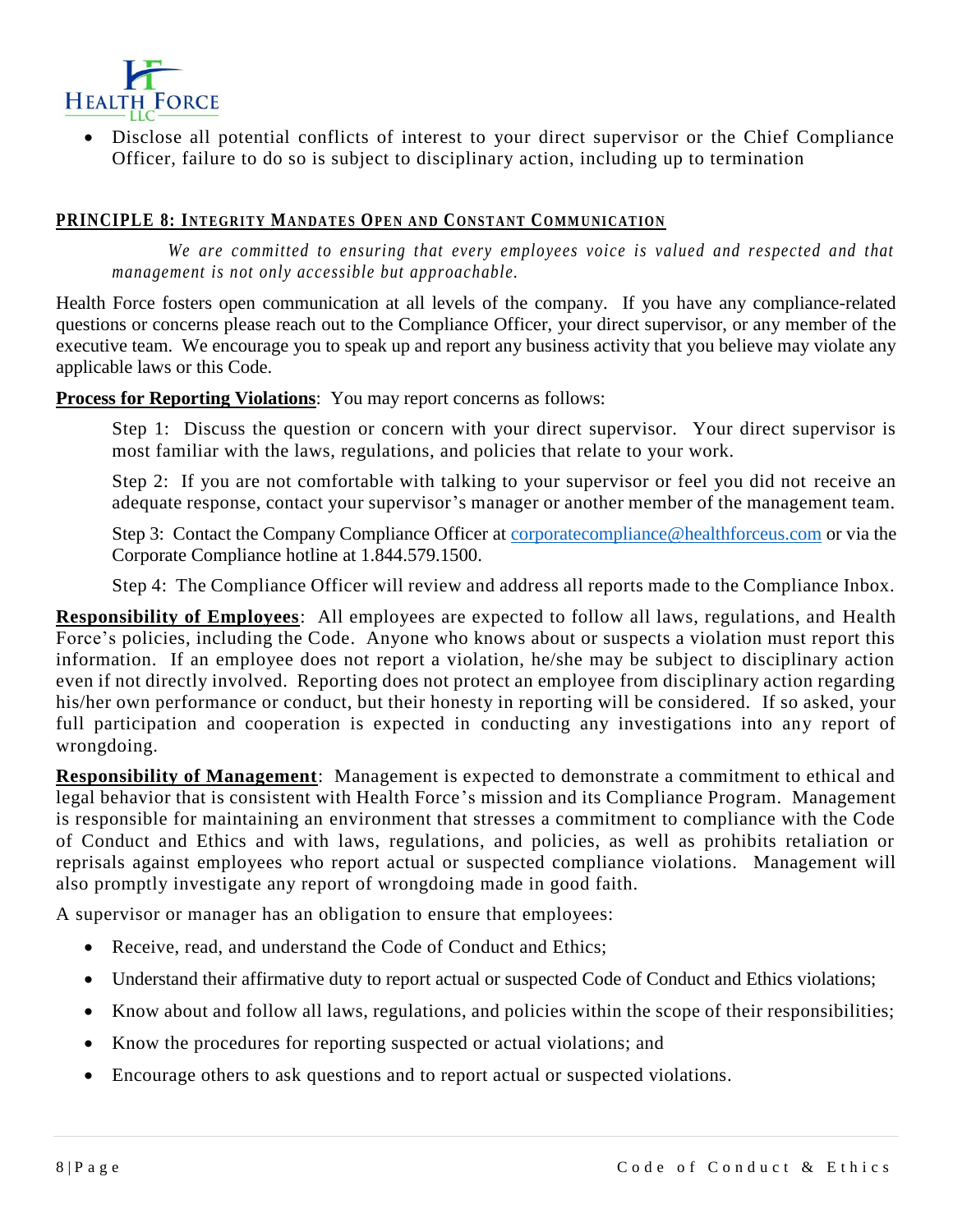

If an employee comes to you with a question regarding compliance with a law, regulation, or policy, you are responsible for:

- Taking steps to ensure the employee does not fear or experience retaliation;
- Maintaining the employee's confidentiality;
- Collecting accurate information regarding the employee's report; and
- Pursuing the right process so that reports of violations or suspected violations can be further investigated; and informing the employee that you have followed through on his or her report.

## **PRINCIPLE 9: INTEGRITY HAS ZERO TOLERANCE FOR FRAUD, WASTE, AND ABUSE**

*We are committed to rooting out and eradicating any fraud, waste, or abuse within the company and taking swift and prompt action to prevent and deter such activity.* 

The detection, correction, and prevention of fraud, waste, and abuse (FWA) are essential to maintaining an honest and affordable health care system and our integrity as a health care management company. FWA is not only unethical, it is illegal. Under the Federal False Claims Act any individual or entity that knowingly submits a false or fraudulent claim for payment of United States Government funds can be held liable for significant penalties and fines. This act applies to claims by health care organizations to Medicaid, Medicare and other government sponsored health care programs. Health care fraud is a focal point for state and federal regulators and law enforcement agencies.

Examples of fraud include:

- Falsifying information submitted on a claim or in a care plan
- Submitting false expense reports
- Misappropriating assets or misusing company property
- Forging or altering checks
- Improperly changing company records or financial statement

**Duty to Report FWA:** Everyone who performs and business function or service for Health Force has an affirmative duty to report suspected FWA to either your direct supervisor, the executive management team, or the Compliance Officer.

**Prompt Investigations**: We will immediately investigate all suspected fraud, waste, and abuse charges and, where warranted, take appropriate disciplinary action and, if needed, fully cooperate with law enforcement in the pursuit of criminal charges.

If you suspect any FWA, please inform your direct supervisor or contact the Compliance Officer at [CorporateCompliance@healthforceus.com.](mailto:CorporateCompliance@healthforceus.com)

**Disciplinary Action Plan**: Health Force will promptly take appropriate disciplinary actions for employees deemed to be in violation of the Code and its supporting policies or any applicable laws and regulations. Any such violation could compromise Health Force's integrity and reputation and result in criminal or monetary penalties or disciplinary action. This disciplinary action may include, but is not limited to, a verbal warning, a written warning placed in your HR file, ineligibility for any bonus incentives, reduced workload, issuance of other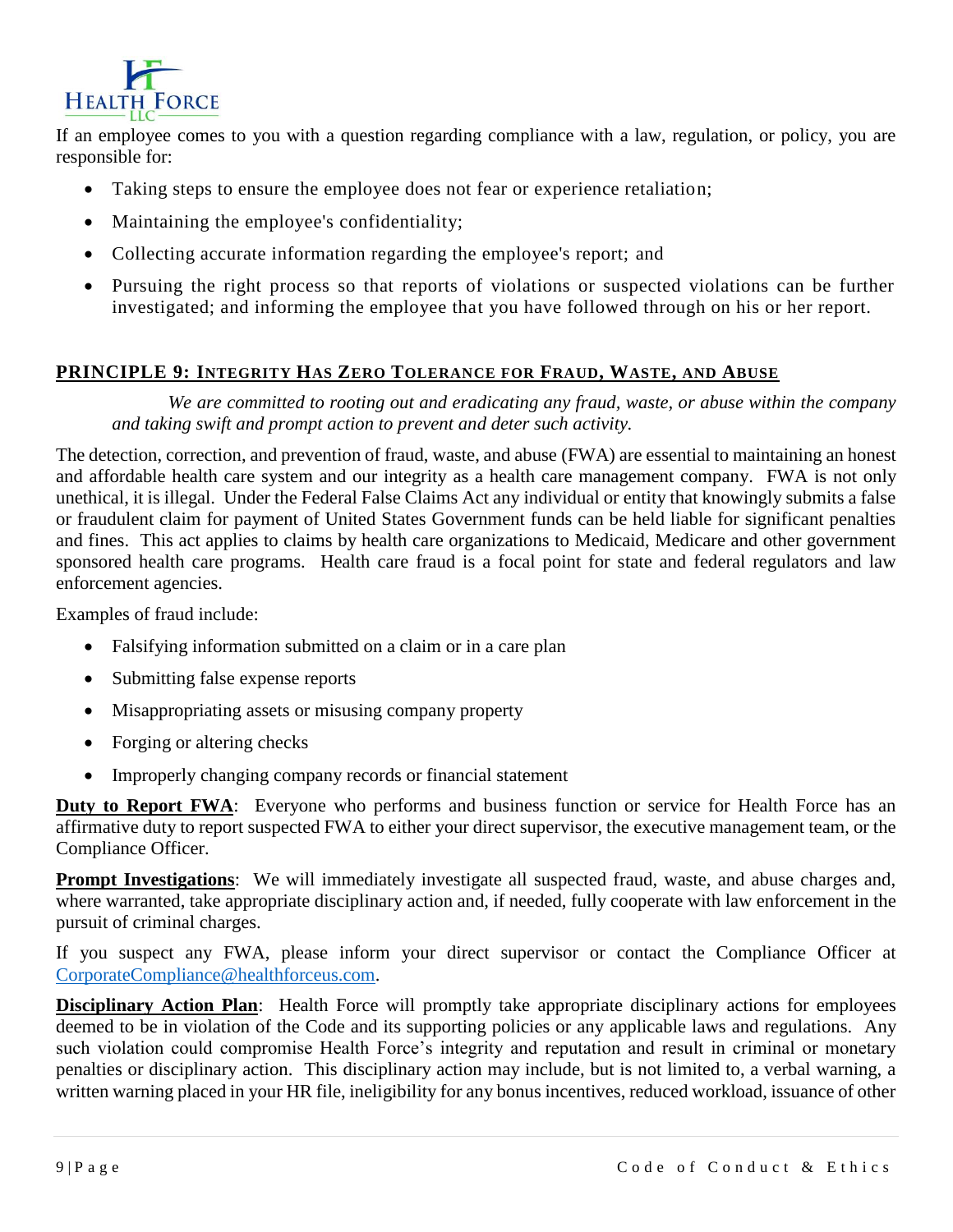

corrective measures, mandatory training, or termination of your employment, and based on the violation potential reporting of your activity to the local authorities.

Examples of conduct that may result in some form of disciplinary action include:

- Authorization or participation in actions that violate the Code or any applicable federal, state, or local laws
- Failure to report any such suspected violation
- Refusal to report any such suspected violation
- Refusal to cooperate in an investigation of any such alleged violation
- Intimidating or retaliating against anyone for reporting in good faith a perceived violation or participating in an investigation into any such violation
- Intentionally making a false accusation, claim or report
- Misappropriating company resources for your personal gain
- Intimidation or harassment of any individual while conducting a business function or service on behalf of Health Force

## **PRINCIPLE 10: INTEGRITY REQUIRES SUSTAINED COMMITMENT TO CONTINUOUS GROWTH AND TRAINING**

*We are committed to ensuring that all employees are and feel that they are adequately trained and supported as they endeavor to fulfill their professional obligations to Health Force and comply with the Code and all applicable laws.* 

There is always room for improvement, such as a chance to learn something new, how to be more efficient or effective within your specific job function. Health Force is committed to ensuring that all of its employees receive regular and adequate job training not only relating to compliance with applicable laws, but also job-specific training for certain roles within Health Force.

Indeed, Health Force requires that all employees regularly participate in various compliance-related trainings addressing fraud, waste, and abuse and where applicable Medicaid-related subject matter. This education and training is tracked and monitored by Health Force's Department of Human Resources for compliance with all applicable laws. Newly hired employees undergo initial onboarding training by contracted health providers within 90 days of being hired and receive annual continuous learning and education training going forward.

Training records, including training calendars, for employees are stored by HR in their respective personnel files.

With this Principle in mind, you will:

- Timely complete all required trainings relating to your specific job function
- Notify and inform HR personnel of any addition continuing education that you participate in relating to any relevant licenses or certifications
- Work with Health Force to identify any additional trainings that may be needed to assist you in fulfilling your job responsibilities